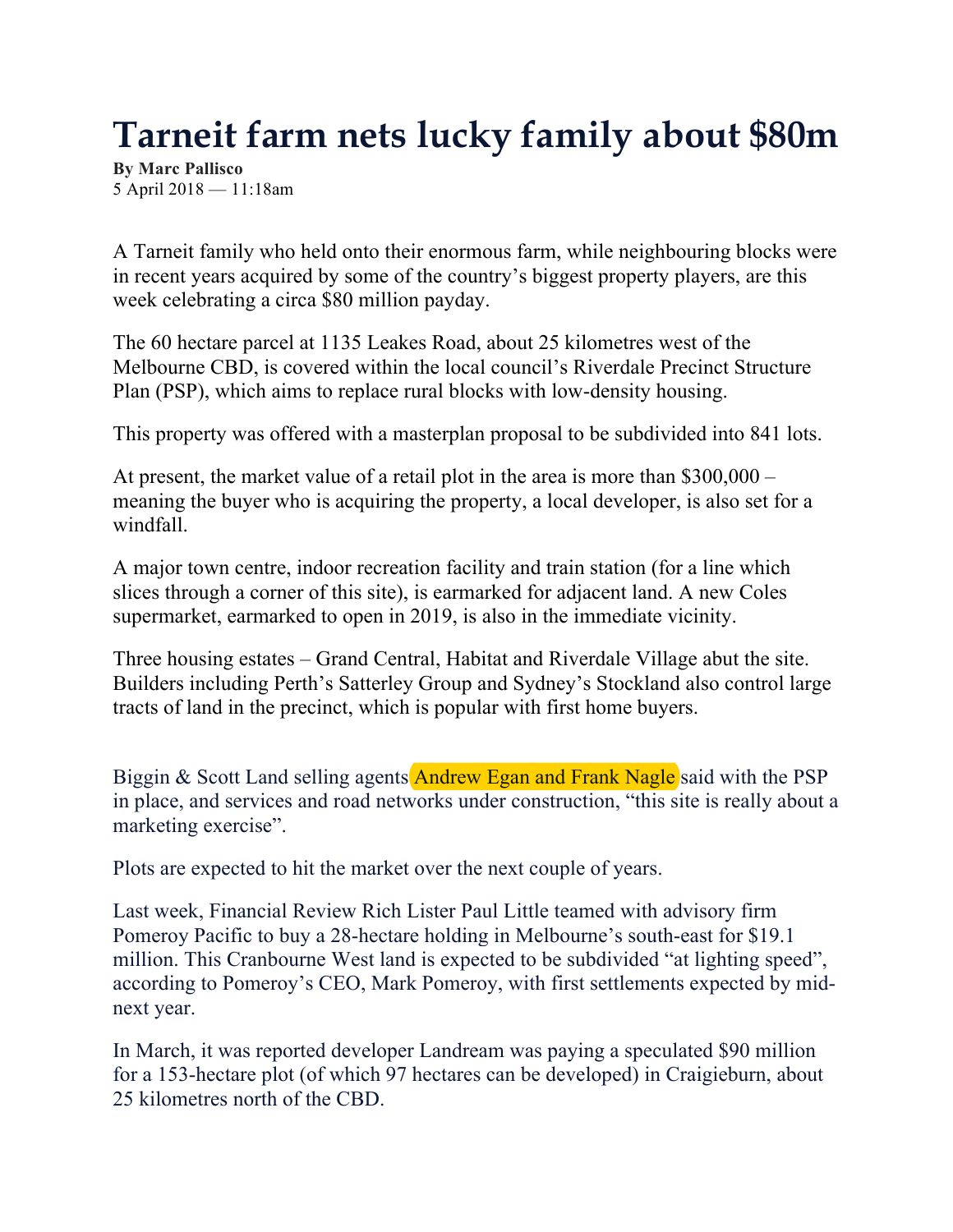In January, Wolfdene Developments paid a reported \$100 million for a 200 hectare property at 960 Donnybrook Road, Donnybrook, about six kilometres north of Craigieburn.

Earlier this week, ASX listed developer Villa World announced it planned a 273-lot subdivision of a 15-hectare site it recently acquired in Plumpton, about 17 kilometres north of Tarneit.

#### Melburnian buys prime Warrnambool site

A Warrnambool development site – which when it hit the market in October was thought to be the largest rezoned piece of englobo (undeveloped) land in south-west Victoria, and along the Great Ocean Road - has sold.

The 69 hectare plot with views of the Hopkins River, Logans Beach Whale Nursery and Lady Bay through to Port Fairy, is earmarked for subdivision into about 320 plots ranging in size of up to about 4000 square metres.

The property on Hopkins Point Road, and across three titles, was formerly a dairy farm.

Harris and Wood's Danny Harris declined to comment about the buyer or purchase price (though it was expected to sell for between \$8 million and \$10 million when it was listed). However he said the successful result is a great endorsement of Warrnambool as a seachange destination. The property is believed to be selling to an as yet undisclosed Melbourne developer.

### Guy Grossi lists

Renowned chef Guy Grossi is part of a consortium selling a retail asset near the top of Bourke Street. The 1880 double-storey former warehouse at 72-74 Bourke Street is expected to sell for more than \$5 million. It is leased to modern Italian restaurant Bottega – which is run by Denis Lucey, who also owns the Bistro D'Orsay opposite the Westin Hotel in Collins Street.

Guy Grossi and his wife Melissa, along with two other investors, paid \$2.375 million for this property in late 2001. It is between two of Melbourne's most popular eateries - Grossi Florentino at 80 Bourke Street and Pellegrini's (# 66). Savills Clinton Baxter, Nick Peden and Benson Zhou are marketing the property, which on a 198 square metre plot, offers airspace redevelopment potential.

### Townhouses for shadow of Shot Tower

Townhouses will sit in the shadow of the prominent Clifton Hill Shot Tower if an application being reviewed by the City of Yarra is approved.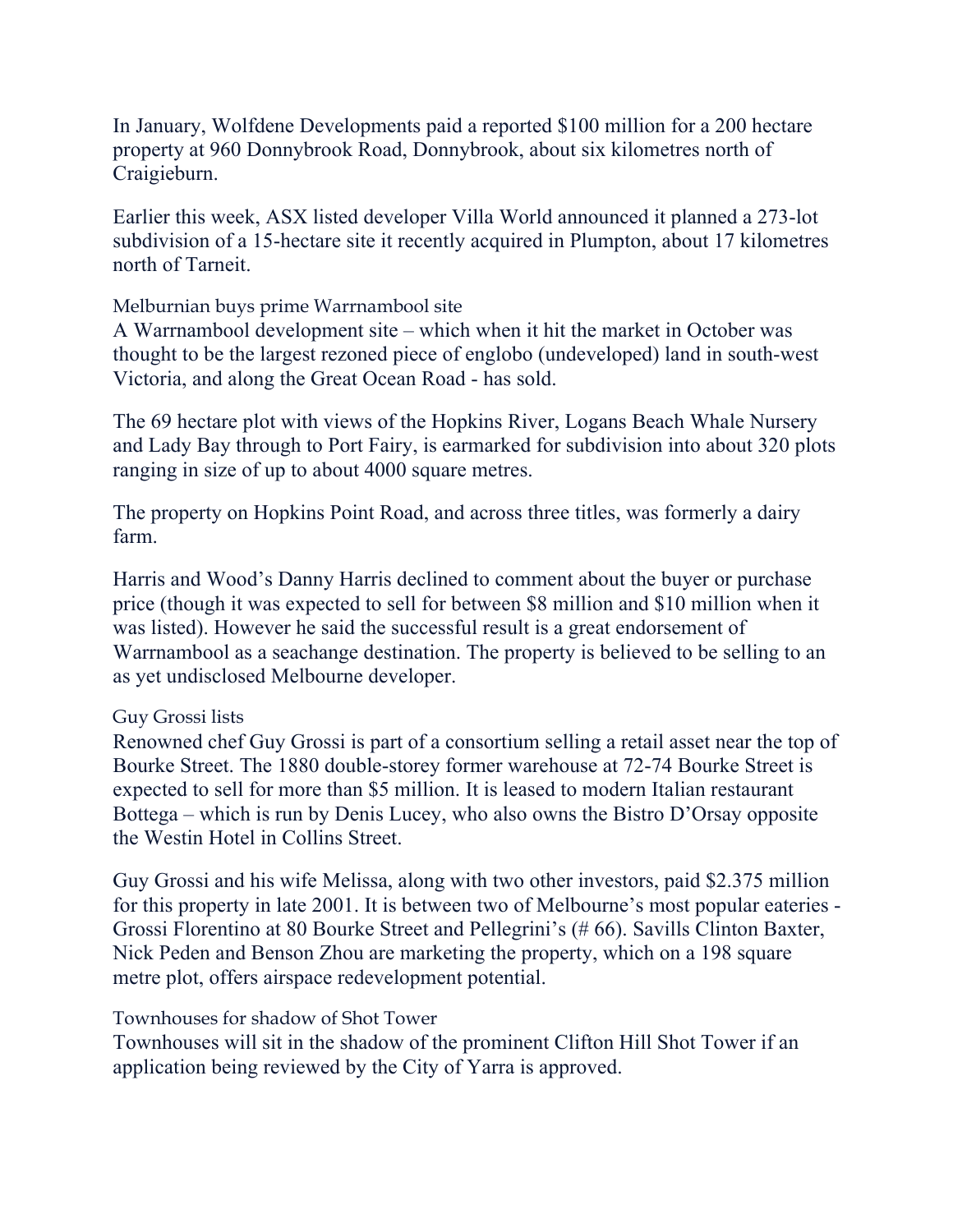The medium-density proposal, with dwellings of three storeys, will replace a site at 88-92 Alexandra Parade, which the Andrews government sold last August for \$1.6 million.

The 721 square metre holding at the north east corner of Gold Street, was compulsorily acquired by the former Liberal state government as part of that

government's now-defunct East-West Link, which would have connected the Tullamarine Freeway to the Eastern.

The shot tower was built in 1882 at 94 Alexandra Avenue.

Last month, a local developer applied to build townhouses on another ex-East-West site the state government recently sold at 81 Manningham Street, Parkville.

But what is arguably the highest profile property the former government acquired for the infrastructure initiative – the Evo Apartments complex, also in Parkville's Manningham Street – has failed to sell after hitting the market last March with circa \$95 million price hopes.

Novotel sale expected

The \$100 million-plus sale of a prime waterfront, historically significant, St Kilda site, appears a certainty, following the strong reception to a recent campaign, with nine offers received.

The eight-storey, 211-room Novotel Hotel, sits on a 5791 square metre site at 14-16 The Esplanade, about six kilometres south of town.

It was offered with a permit for a new Metier3 designed residential complex containing 234 apartments, again over eight levels.

For 42 years, until it was destroyed by fire in 1981, the site accommodated the St Moritz ice skating rink, a then-popular Melbourne meeting spot.

The St Kilda site is being offered by Barana Group, the company of Sydney developer and hospitality investor Greg Shand.

Barana Group paid \$50 million for the asset following a public sale campaign six years ago. It hit the market in February asking more than twice that amount via CBRE's Mark Wizel and Josh Rutman with Colliers International's Trent Hobart and Bryson Cameron.